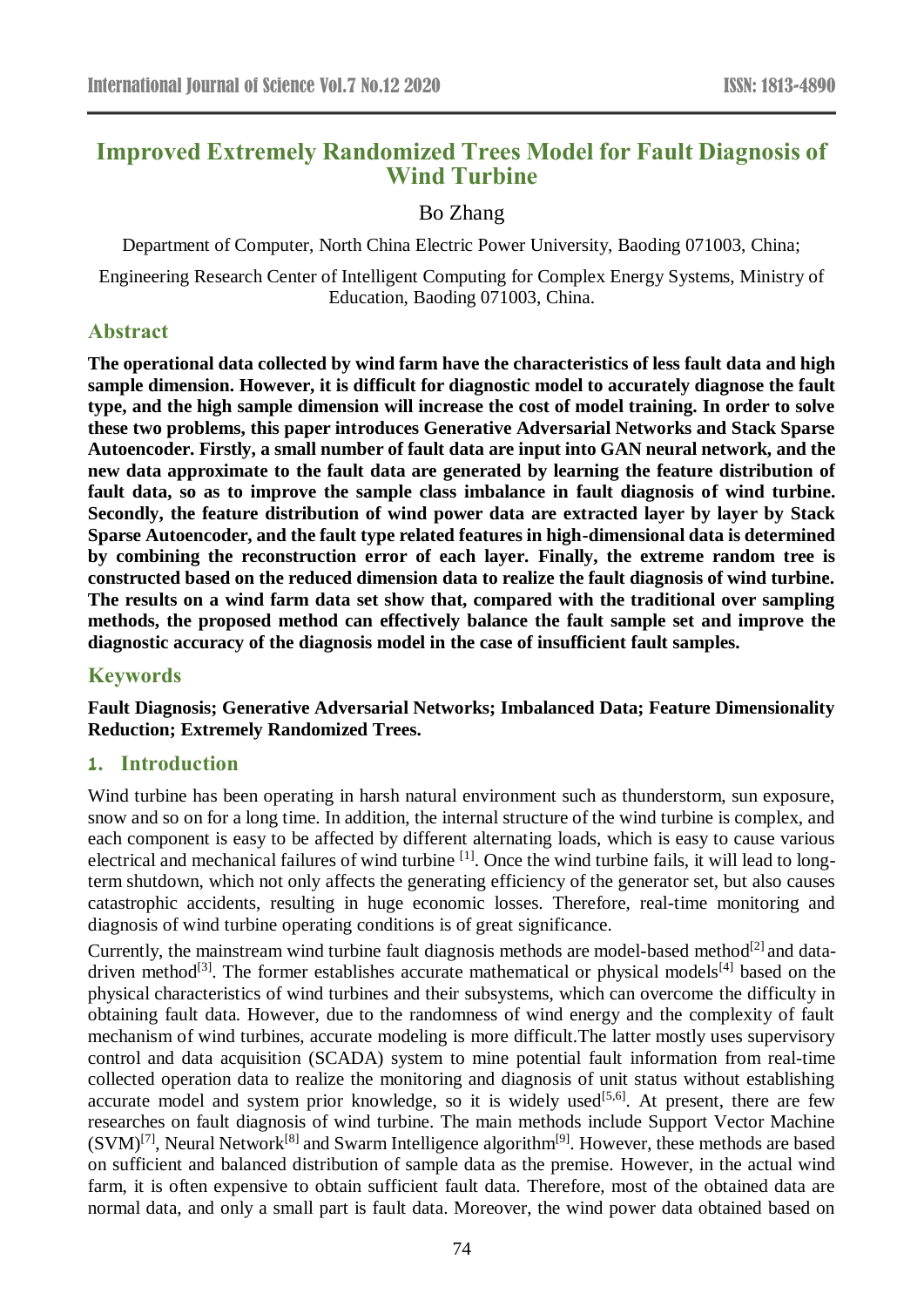SCADA often has a high dimension, and the class imbalance of data will affect it.The diagnostic performance of traditional machine learning methods<sup>[10]</sup>, while high-dimensional data increases the cost of model training.

In accordance with the problem of data class imbalance, under sampling<sup>[11]</sup> or over sampling method $[12]$  are mainly used to solve the problem. However, on the one hand, the under sampling method discards most class samples, which easily leads to the loss of important information. On the other hand, the traditional oversampling method is a simple copy of most class samples, without adding effective classification information $[13]$ . Based on the synthetic minority over sampling technique (smote) and its improved method<sup>[14]</sup>, samples are synthesized by using the local prior distribution information of samples, and the samples have no diversity. Therefore, this paper proposes to use generative adversarial networks  $(GANs)^{[15]}$  to solve the sample class imbalance problem. GANs It is a new generation model. It can learn the probability distribution of the target data samples to generate forgery samples which are very similar to the target data samples. It is a new generation model that directly compares the distribution of the forged samples and the target samples to train and generate the generated samples that are most likely to approximate the real samples by means of confrontation, which effectively solves the traditional problem The over fitting problem caused by insufficient training samples in the generation process of generation model is rarely used to solve the imbalance problem of wind turbine fault diagnosis data.

Aiming at the problem of high data dimension and high model training cost, stack sparse autoencoder (SSAE) has the advantages of fast learning speed, good generalization performance and strong noise resistance compared with traditional machine learning methods<sup>[16]</sup>. Xue et al. <sup>[17]</sup> proposed a rolling bearing fault diagnosis method based on SSAE. Experiments show that the accuracy of the fault data processed by SSAE has been greatly improved, and it is more suitable for the feature extraction task in high-dimensional space. Therefore, in this paper, stacked sparse self encoder SSAE is used to reconstruct high-dimensional data. SSAE (Stack Sparse Autoencoder) adds sparsity limitation to hidden layer neurons on the basis of AE (Autoencoder), enhances the ability of data dimension reduction, and adds the lost packet technology on the basis of SAE (Sparse Autoencoder) to enhance the robustness of cascading between self coding networks.



Fig.1 Basic structure of GAN

Extremely Randomized Trees (Extra-Trees, ET) are widely used in the field, Extra trees is an integrated machine learning algorithm<sup>[18]</sup> proposed by Pierre geurts and others in 2006. As a better classification algorithm applied in the field of fault diagnosis, it integrates multiple decision tree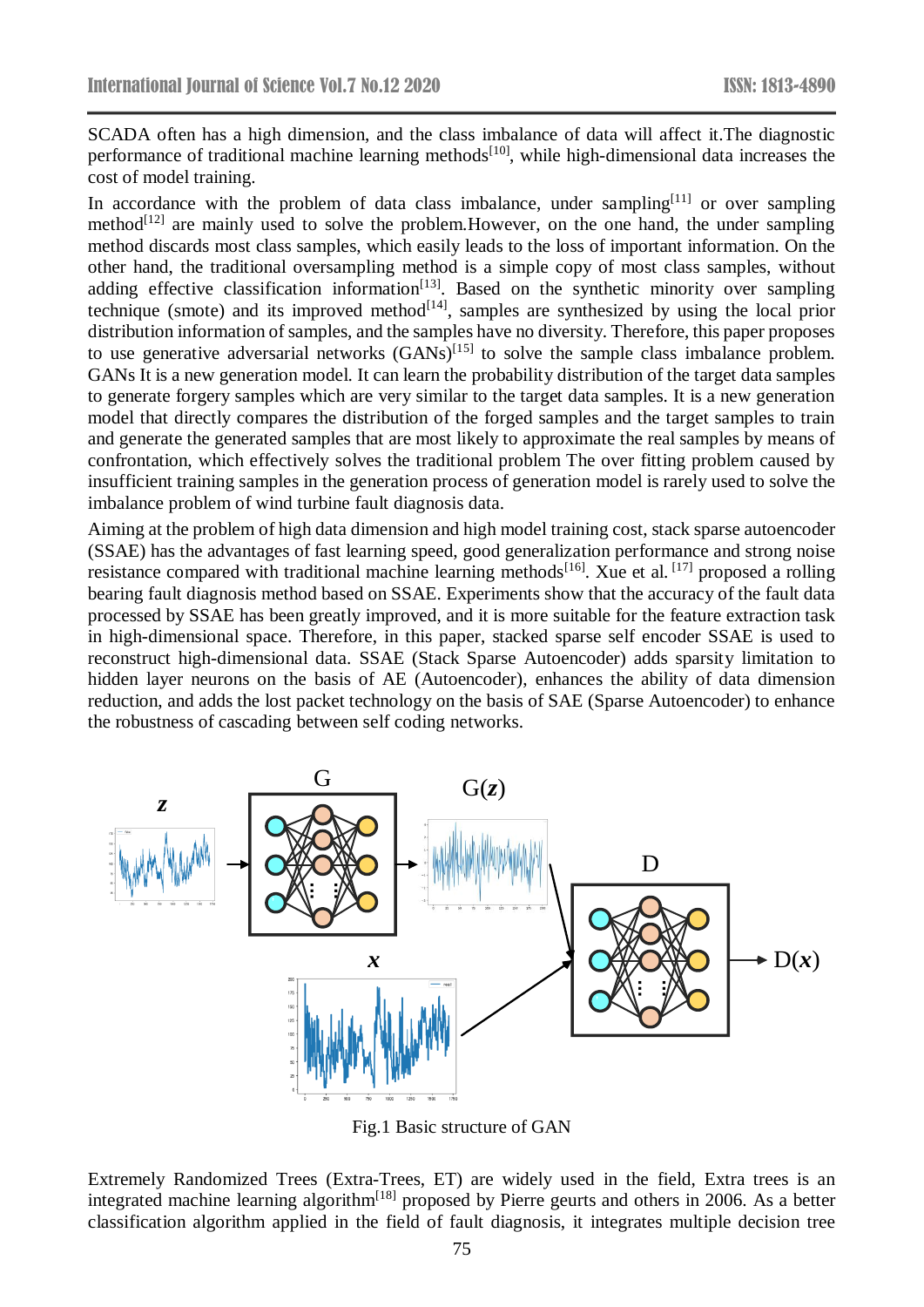models to form a classifier. Compared with neural network and support vector machine, it has the advantages of high detection accuracy, less adjustment parameters and easy parallel processing.

To sum up, in order to solve the problem of low fault diagnosis rate caused by unbalanced data and high dimension in wind turbine fault diagnosis, In this paper, a fault diagnosis model based on WGAN-SSAE-ET is proposed. Firstly, the non-equilibrium data is class balanced by using GAN method. Then, SSAE is used to reduce the dimension of high-dimensional data and construct an Extremely Randomized Trees. Finally, a fault diagnosis model which can effectively identify and process high-dimensional and unbalanced data is established. Compared with SVM, KNN and CNN, the results show that the performance of the proposed detection model is better, and the correctness and innovation are verified.

### **2. Related Work**

#### **2.1 Generative Adversarial Networks**

Generative Adversarial Networks (GANs) was proposed by Ian goodfill in 2014. It is a generative model, which is divided into two parts: generator g and discriminator D.Among them, G learns the probability distribution of real samples and generates similar false samples; D judges the authenticity of samples by measuring the similarity between real samples and false samples. The network structure is shown in Figure 1. The training process of GANs can be understood as the process of game. G and D are the two sides of the game. G generates more real samples as much as possible to cheat D, and D tries to distinguish the samples generated by G as false samples. Through continuous optimization and iteration of G and D, the final model is in a dynamic balance: the samples generated by G are basically the same as the real samples, and the discrimination probability of D for samples is close to 0.5. The objective formula is defined as follows:

$$
\min_{G} \max_{D} V(G, D) = E_{x \square P_d} [\log D(x)]
$$
  
+
$$
E_{z \square P_c} [\log(1 - D(G(z)))]
$$
 (1)

Among them, V (G, D) is the loss function,  $P_d$  is the real sample distribution,  $P_z$  is a group of random noise obeying Gaussian distribution,  $D(\cdot)$  is the probability that the sample is true,  $G(z)$  is the false sample generated by G by inputting random noise variable z.

In order to solve the problems of gradient vanishing and mode collapse in traditional GAN algorithm [19], Wasserstein distance [20] is used to measure the difference between real fault sample distribution  $P_d$  and composite sample distribution  $P_g$ . It is defined as follows:

$$
W(P_d, P_g) = \inf_{\gamma \sim \Pi(P_d, P_g)} E_{(x, y) \sim \gamma} [||x - y||]
$$
 (2)

Among them,  $\Pi(P_a, P_s)$  is the set of joint distribution  $\gamma$  with  $P_a$  and  $P_s$  as edge distribution,  $W(P_a, P_s)$ is the infimum of sample expectation under joint distribution  $\gamma$ , x and  $\gamma$  are sample points in joint distribution  $\gamma$ .

Compared with the traditional JS distance, Wasserstein distance has superior smoothing characteristics, which can reduce the problem of gradient disappearing in the process of GAN training and improve the stability of training. In addition, there is no need to balance the training level of G and D in the process of GAN training. As long as the training of D is better, the samples generated by G will be more real and diverse.[21]

Since formula (4) cannot be solved directly, Kantorovich Rubinstein dual transformation is performed [20]:

$$
W(P_d, P_g) = \sup_{\|D\|_{L} \leq 1} E_{x \sim P_d} [D(x)] - E_{x \sim P_g} [D(x)] \tag{3}
$$

Where,  $||D||_L \leq 1$  means that the Discriminator must satisfy the 1-Lipschitz condition.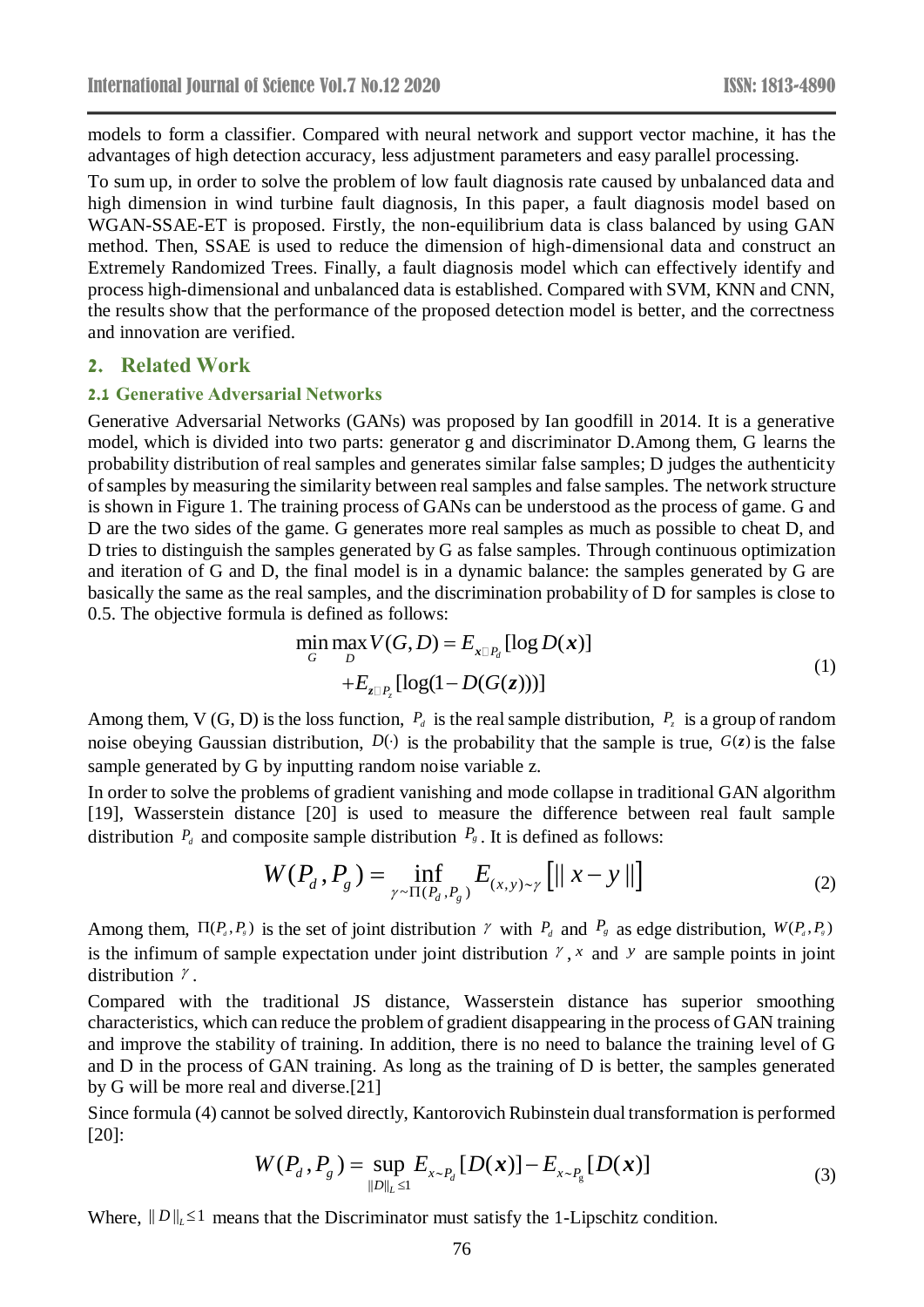In order to ensure the continuity of 1-lipschitz in GAN, this paper improves the objective function of GAN by adding a regular term to the discriminator loss function to carry out gradient penalty [19]. The formula is as follows:

$$
R = \lambda E_{\hat{x} \sim P_{\hat{x}}} [(||\nabla_{\hat{z}} D(\hat{x})||_2 - 1)^2]
$$
\n(4)

Where,  $\lambda$  is the coefficient of regular term,  $\hat{x}$  is obtained by random sampling on the line between real sample x and composite sample  $G(z)$ , and  $\left\| \right\|_2$  is 2-Norm.

According to the above contents, in the improved GAN(WGAN-GP) based on Wasserstein distance and gradient constraint, the loss functions of generator and discriminator are as follows:

$$
L_c = -E_{z \sim P_z} (D(G(z))) \tag{5}
$$

$$
L_D = E_{z \Box P_z} [D(G(z))] - E_{x \sim P_d} [D(G(x))]
$$
  
+  $\lambda E_{\hat{x} \Box P_x} [(\Vert \nabla_{\hat{x}} D(\hat{x}) \Vert_2 - 1)^2]$  (6)

#### **2.2 Stack Sparse Autoencoder**

Based on the characteristics of high latitude and complex data collected by SCADA system, this paper uses AE to extract the features of data. AE is a kind of neural network which uses back propagation algorithm to make the output value equal to the input value. It first compresses the input into the representation of latent space, and then reconstructs the output through this representation. The network model consists of two parts: encoder and decoder, in which the encoder is responsible for compressing the input into a potential spatial representation, and the decoder is responsible for reconstructing the latent spatial representation. As shown in Figure 2, AE network structure is divided into three layers, namely input layer, hidden layer and output layer. The input layer and hidden layer constitute the encoder network, and the hidden layer and output layer constitute the decoder network.



Fig.2 The structure of AE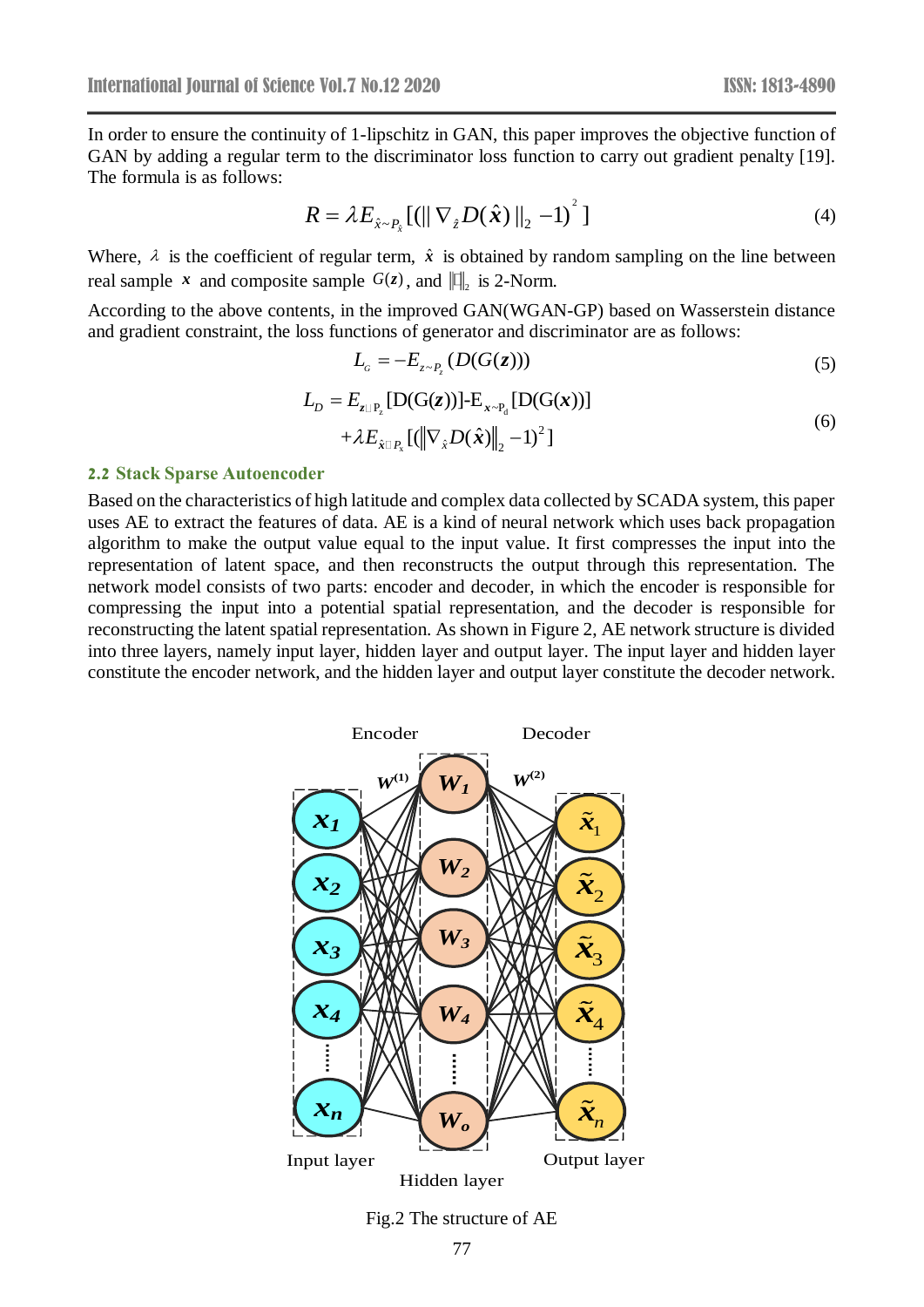Assuming that the input sample set is  $X = \{x_1, x_2, x_3, \dots, x_n\}$ , the encoder operation formula is:

$$
h_{E_i} = s(W_{jk}^{(1)}X_i + b_{jk}^{(1)})
$$
\n(7)

Among them,  $h_{Ei}$  is the potential spatial representation of the i-th sample after compression,  $W_{jk}^{(1)}$ represents the weight between the j-th neuron in the input layer and the k-th neuron in the hidden layer,  $b_{jk}^{(1)}$  represents the offset between the j-th neuron in the input layer and the k-th neuron in the hidden layer, and s represents the activation function.

The operation formula of decoder is as follows:

$$
\tilde{\mathbf{x}}_i = \mathbf{s}(\mathbf{W}_{jk}^{(2)} h_{Ei} + \mathbf{b}_{jk}^{(2)})
$$
\n(8)

Among them,  $\tilde{x}_i$  represents the i-th reconstruction sample,  $W_{jk}^{(2)}$  Represents the weight between the j-th neuron in the hidden layer and the k-th neuron in the output layer,  $b_{jk}^{(2)}$  Represents the offset between the j-th neuron in the hidden layer and the k-th neuron in the output layer.

In order to ensure the consistency between the reconstructed data and the original data, the reconstruction error should be minimized. The reconstruction error calculation formula is as follows:

$$
\min L(x_i, \tilde{x}_i) = \frac{1}{2} \|x_i - \tilde{x}_i\|_2
$$
\n(9)

For the deep self coding network with n samples as input and M network layers, the total loss function is as follows:

$$
J(W, b) = \frac{1}{n} \sum_{i=1}^{n} L(x_i, \tilde{x}_i) + \frac{\lambda}{2} \sum_{l=1}^{m-1} \sum_{i=1}^{S_l} \sum_{j=1}^{S_j} (W_{ij}^l)^2
$$
(10)

Among them, the first term of equation (5) represents the mean value of reconstruction error of the whole data set, and the second term is the weight attenuation term, in order to suppress the weight update speed and prevent over fitting.  $\lambda$  represents the weight attenuation parameter,  $S_i$  represents the number of neurons in layer i-th,  $W_{ij}^l$  represents the connection weight between layer l-th neuron i and layer  $(l+1)$ -th neuron j.

In the training process, a sparsity constraint is added to AE, that is, only part of the hidden layer neurons are activated at the same time, which constitutes SAE. This sparsity expression can extract the correlation features within the data more effectively. The average activation value of neurons in the hidden layer was calculated as follows:

$$
\hat{\rho}_j = \frac{1}{n} \sum_{i=1}^n h(j, x_i) \tag{11}
$$

Where n is the number of training samples,  $h(j, x_i)$  represents the activation value of the hidden layer neuron j at a given input  $x_i$ .

When the activation value of neurons in the hidden layer is close to zero, it constitutes a sparsity limitation, and  $\hat{\rho}_j = \rho$ ,  $\rho$  is a sparse parameter. In order to make  $\hat{\rho}_j$  as close as possible to  $\rho$ , a sparse penalty term is added to the loss function of AE:

$$
J_p = \sum_{j=1}^{S_i} \rho \log \frac{\rho}{\hat{\rho}_j} + (1 - \rho) \log \frac{1 - \rho}{1 - \hat{\rho}_j}
$$
(12)

Therefore, the loss function of SAE is as follows:

$$
J_{SAE}(W,b) = J(W,b) + \beta J_p \tag{13}
$$

Where,  $\beta$  is a super parameter, which is used to control the sparsity penalty factor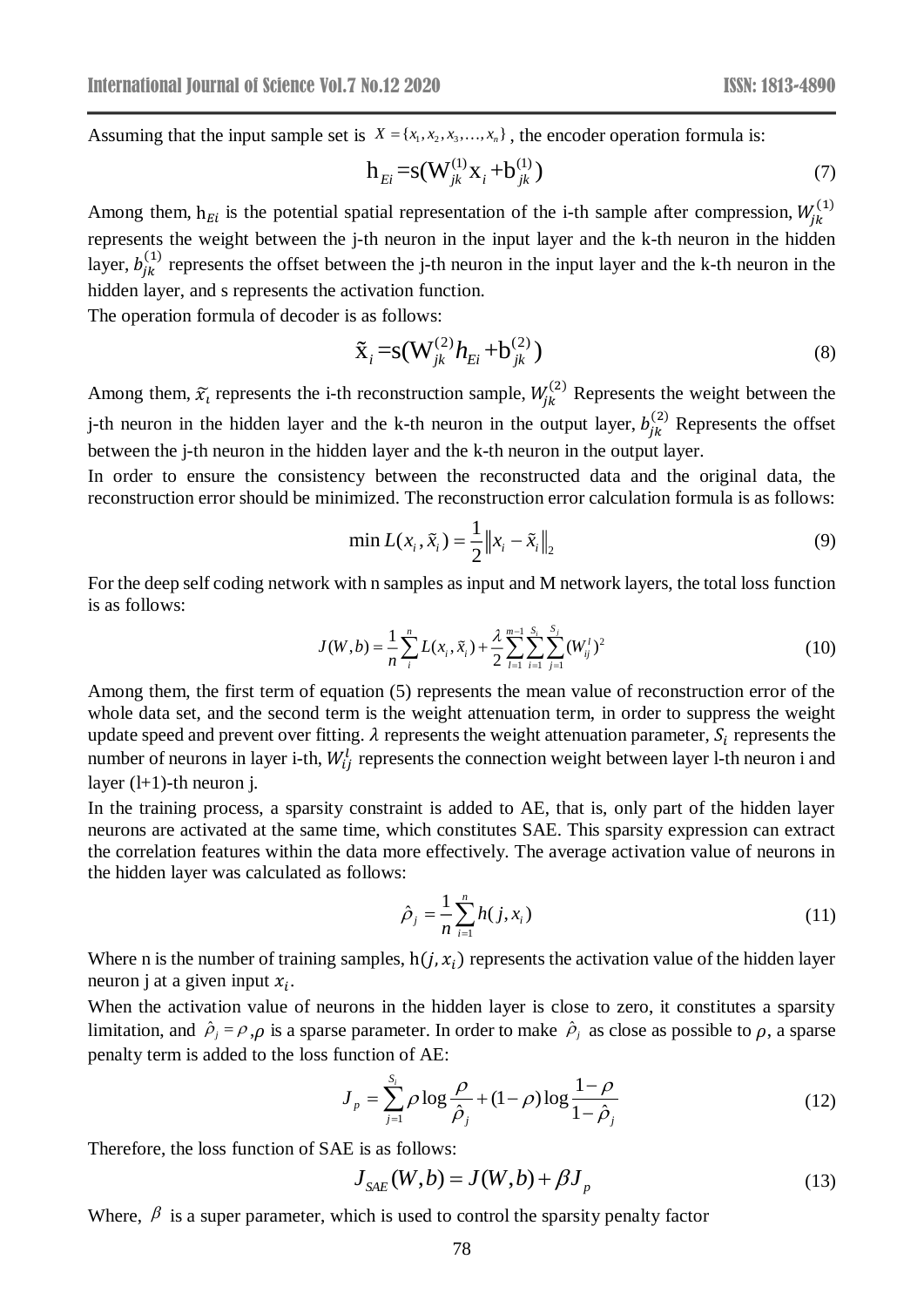Multiple SAE are stacked to form a stacked sparse self encoder (SSAE). The input samples are extracted layer by layer to further reduce the data dimension. The loss function is minimized by the back-propagation algorithm to learn more representative and sparse features. The interference part of the original sample is removed and the sample information is retained as much as possible The lowdimensional features are used for classifier recognition, which can improve the training speed and classification performance of the classifier. The SSAE network structure is shown in Figure 3.



Fig.3 The structure of SSAE

## **2.3 Extremely Randomized Trees**

Extremely Randomized Trees is an integrated machine learning algorithm proposed by Pierre geurts and others in 2006. It integrates multiple base classifiers and votes according to the prediction results of each base classifier, which is usually expressed as t (V, x, x),D) Where t is the classifier model, V is the number of base classifiers, X is the input sample, and D is the sample set

Step 1: given the original data sample set D, sample number n, feature number F. In the Extremely Randomized Trees classification model, each base classifier uses all the samples for training.

Step 2: generate base classifier according to cart decision tree algorithm. In order to enhance the randomness, f features are randomly selected from F features during each node splitting, and the optimal attribute is selected for each node for node splitting, and no pruning is performed in the splitting process. Step 2 is iterated over the split data subset until a decision tree is generated.

Step 3: repeat steps 1 and 2 for Z times to generate Z decision trees to form Extremely Randomized Trees.

Step 4: use test samples to generate prediction results for the generated Extremely Randomized Trees.

Extremely Randomized Trees algorithm is an improved algorithm of random forest algorithm. It improves the generalization ability of the model through the random selection of features and the randomness of node splitting.

# **3. Methods**

GAN is a kind of generation model of learning real sample distribution by confrontation. This model can generate new samples with high quality without pre modeling. In the process of fault diagnosis, due to a few types of abnormal data, the distribution of data set used in intrusion detection is unbalanced. Therefore, this paper uses GAN to generate a small number of training samples to reduce the impact of unbalanced training samples on the accuracy of diagnosis.

SSAE is a deep learning method, which includes input layer, n hidden layer and output layer. It takes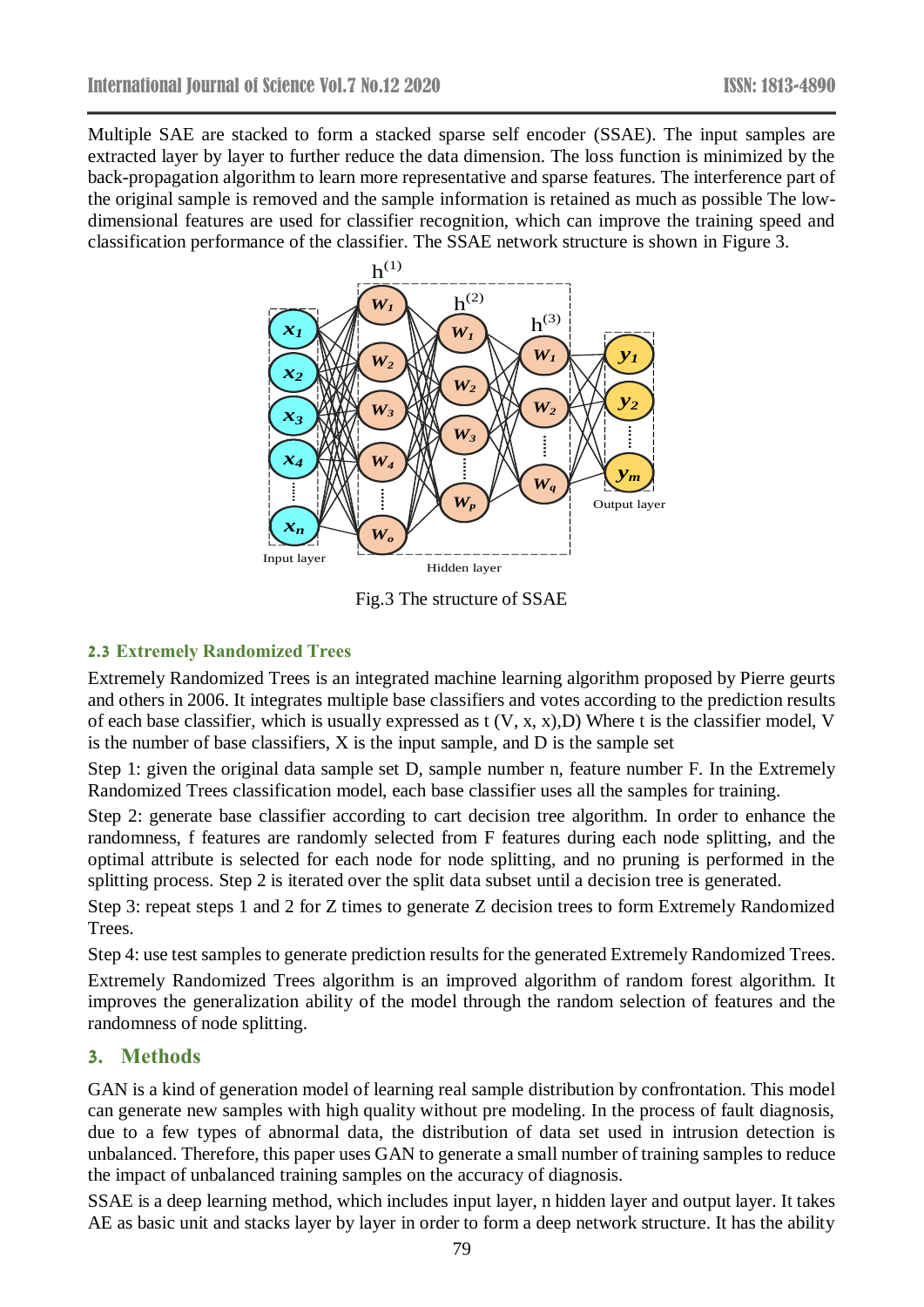of deep feature extraction. It can reduce the dimension of high-dimensional data as much as possible, get the most characteristic data, and get the reconstructed original data, which is easier to be learned by extra trees.

The ET algorithm integrates the classifiers formed by multiple decision tree models, which has the advantages of high detection accuracy, less parameters and easy parallelization. However, when the dimension of the data set is too high, the training time of the algorithm is long and the detection accuracy is low; when the distribution of the data set is unbalanced, the detection results of the algorithm tend to favor the majority of samples. Considering the characteristics of high dimension and class imbalance of wind power data, GAN and SSAE are combined to process wind power data according to the shortcomings of traditional ET algorithm, so as to improve the classification accuracy of ET algorithm. After using GAN to generate a small number of samples, the generated samples are combined with the original data set to form a new and balanced data set. The bagging algorithm is used to sample the new data set to generate multiple balanced data subsets, and then uses SSAE to reduce the feature dimension of each data subset, and each reduced data sample corresponds to each decision tree for training. In the stage of fault diagnosis, voting is carried out by combining the classification results of each decision tree. Finally, all decision trees are collected to form a forest and the classification results are obtained. The fault diagnosis model based on WGAN-SSAE-ET is constructed. The overall framework is shown in Figure 4.



Fig.4 The framework of WGAN-SSAE-ET

### **3.1 Expansion of Minority Training Data**

This paper uses GANto generate countermeasure network to generate the data of health state which is less in training data

Step 1: firstly, five real data sets with health status of f1, f2, f3, f4 and f5 are separated respectively. Step 2: according to the input format of GANmodel, the 86 dimension data is converted into  $10 \times 10$ matrix vector, and the remaining 14 dimensions are supplemented with 0.

Step 3: given a 100 dimensional Gaussian noise s with a value range of [-1,1], the noise is sent to the generator to generate false samples, and the generated data and real data are sent to the discriminator for training.

Step 4: according to the set number of iterations, the discriminator is trained iteratively until the discrimination result is optimal. At this time, the parameters of the discriminator are fixed and the discrimination results are fed back to the generator.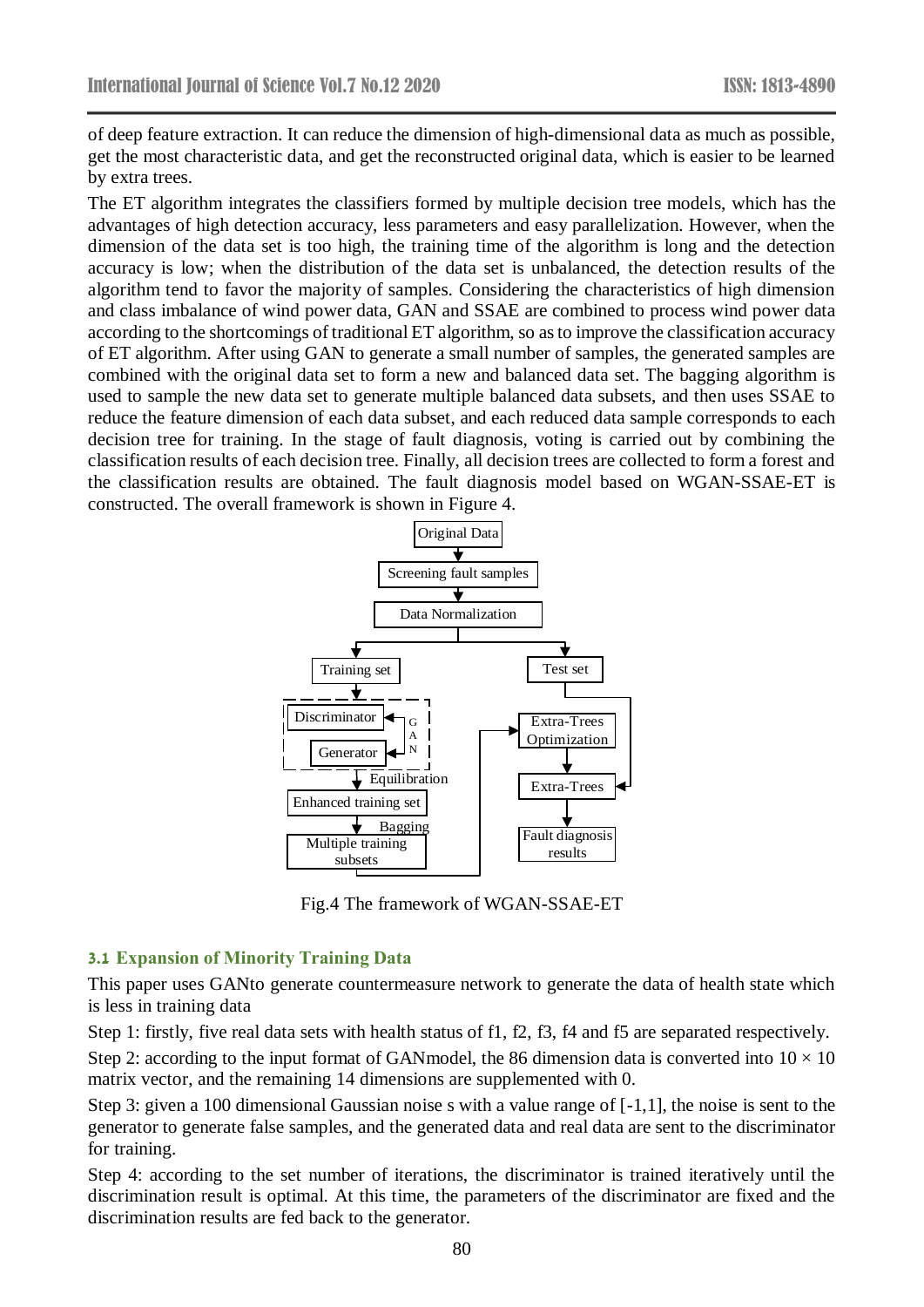Step 5: according to the set number of iterations, the training iteration of the generator is carried out until the worst discrimination result is obtained. At this time, the parameters of the generator are fixed.

Step 6: repeat step 4 and step 5 until GANmodel is balanced.

Step 7: combine the generated minority data as expanded samples with the original data, reorganize the expanded samples into 100 dimensional features, and take the first 86 dimensions of data as the expanded samples to get the balanced training data set.

### **3.2 SSAE Training Process**

SSAE is used to extract features from the expanded data, as shown in Figure 6

Step 1: build the first AE, set each rule  $\theta_i$ :  $x_1, \ldots, x_n$ ,  $\theta_j$  is the hidden layer neuron of the object network;  $x_1, \ldots, x_n$  is the input layer neuron set.

Step 2: determine the connection weight  $W\theta_j$  between  $\theta_j$  and  $x_1, \ldots, x_n$ . When the input neuron corresponds to the activation element in the rule, then  $W = 1$ ; otherwise,  $W = 0$ , and the weight of residual which has little relationship with  $\theta_j$  is set to 0. The neuron deviation was set as a random value.

Step 3: use back propagation algorithm to train network and update connection weights.

Step 4: repeat step 1-3 for each AE until all AE have completed training.

### **3.3 Model Training**

The GAN model is used to generate minority class samples, SSAE feature extraction and extra trees algorithm are used to construct parallel design.As shown in Figure 7, the whole parallelization design idea is as follows:

Step 1: firstly, the data sets captured on the network are digitized and normalized, and then the GAN model is expanded with a few samples.

Step 2: integrate the minority class samples generated by GAN model with the original data samples to obtain a new and balanced data set. Through bagging algorithm, the new data set is randomly sampled to generate multiple data subsets with equal number and balanced distribution.

Step 3: each data subset is extracted by SSAE to get the new data subset after reconstruction.

Step 4: each data subset trains the corresponding decision tree model according to the generation mode of the decision tree.

Step 5: gather all decision trees to form Extra-Trees.

### **4. Experiments**

### **4.1 Data Acquisition and Processing**

The experimental hardware environment is Intel (R) Xeon (R) silver 4214CPU@2.2GHzThe software environment is windows 10 operating system, the experimental tools are Python 3.7, and the deep learning framework is tensorflow and keras.

| I able 1 Distribution of the samples |             |                     |          |                 |  |  |
|--------------------------------------|-------------|---------------------|----------|-----------------|--|--|
| <b>Health Status</b>                 | Sample Size | <b>Training Set</b> | Test set | Unbalanced rate |  |  |
| fθ                                   | 2515        | 1761                | 754      |                 |  |  |
|                                      | 183         | 128                 | 55       | 13.74           |  |  |
|                                      | 230         | 161                 | 69       | 10.93           |  |  |
|                                      | 217         | 152                 |          | 11.59           |  |  |
| f <sub>4</sub>                       | 160         | 112                 | 48       | 15.72           |  |  |
|                                      | 129         | 90                  | 39       | 19.50           |  |  |
| Total                                | 3434        | 2404                | 1030     |                 |  |  |

 $T$ Table 1 Distribution of the samples of the samples of the samples of the samples of the samples of the samples of the samples of the samples of the samples of the samples of the samples of the samples of the samples of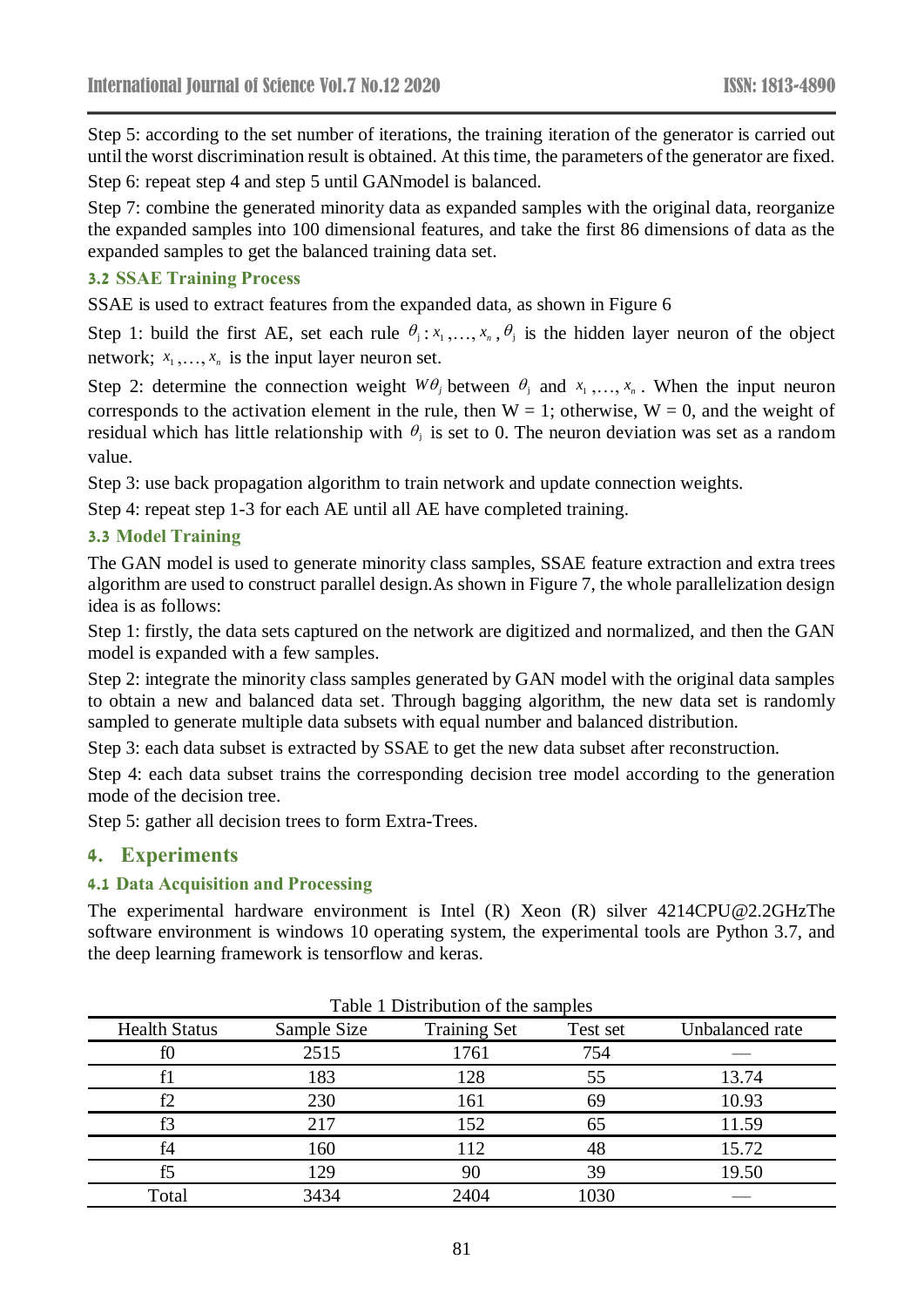The experimental data were provided by a wind farm in Hebei Province. Six kinds of health states were selected, including f0 as normal state and f1~f5 as abnormal state, which respectively indicated that the position encoder of yaw system was abnormal, the yaw slip rate was too fast, the yaw sensor was faulty, the over temperature protection sensor of yaw system was invalid, and the temperature protection of motor of yaw system triggered abnormal. There are 3404 samples in the data set. The training set and the test set are divided by a ratio of 7:3. The training set contains 2404 samples and the test set contains 1030 samples. Known data imbalance rate is defined as the ratio of majority class to minority class. According to table 1, compared with normal samples, the maximum unbalance rate of various fault samples is 19.50, and the minimum is 10.93. In this paper, the average value of 14.30 is taken as the imbalance rate of the overall class distribution of fault data set to enhance the samples. Finally, the sample set is normalized to ensure the stability of GAN training:

$$
\tilde{x}_{ik} = \frac{x_{ik} - x_{min}}{x_{max} - x_{min}}
$$
\n(14)

Among them,  $x_{ik}$  is the k-th eigenvalue of the sample,  $\tilde{x}_{ik}$  is the normalized eigenvalue, and  $x_{min}$  and max *<sup>x</sup>* are the minimum and maximum values of the feature respectively.

#### **4.2 Evaluating Indicator**

For the multi-classification problem, we prefer the model to have a more accurate judgment for the minority class. However, because the sample size of the minority class is relatively small, its misjudgment and missed judgment have less impact on the overall classification accuracy, so it is unreasonable to only use the classification accuracy rate to measure the classification performance of the model. In order to ensure the accurate and comprehensive evaluation of the model performance, the evaluation system based on confusion matrix is adopted in this paper. The definition of confusion matrix is shown in Table 3.

| Diagnosis<br>Real | f0  |     | f2  | f3  | f <sub>4</sub> | f5  |
|-------------------|-----|-----|-----|-----|----------------|-----|
| ΙU                | d00 | d01 | d02 | d03 | d04            | d05 |
|                   | d10 | d11 | d12 | d13 | d14            | d15 |
|                   | d20 | d21 | d22 | d23 | d24            | d25 |
|                   | d30 | d31 | d32 | d33 | d34            | d35 |
| f4                | d40 | d41 | d42 | d43 | d44            | d45 |
|                   | d50 | d5  | d52 | d53 | d54            | d55 |

Table 2 Confusion matrix in fault diagnosis of yaw system

As shown in Table 2, when fault diagnosis is conducted, *dii* represents the sample size consistent with the actual state and the diagnosis state, and *dij* represents the sample size in which the actual state i is wrongly diagnosed as state j. Therefore, the Precision(P) and the Recall(R) are introduced. Among them, the Precision represents the proportion of correctly diagnosed samples in a certain class of samples diagnosed by the algorithm, which reflects the accuracy of the algorithm; the Recall represents the proportion of a certain type of samples diagnosed, reflecting the comprehensiveness of the algorithm. When evaluating the classification performance of the model for unbalanced samples, F1-score and G-mean are usually used as evaluation indexes. F1-score is the harmonic average of precision and recall. The higher the F1-score is, the better the classification effect is. P, R, F1 score and g-mean are as follows.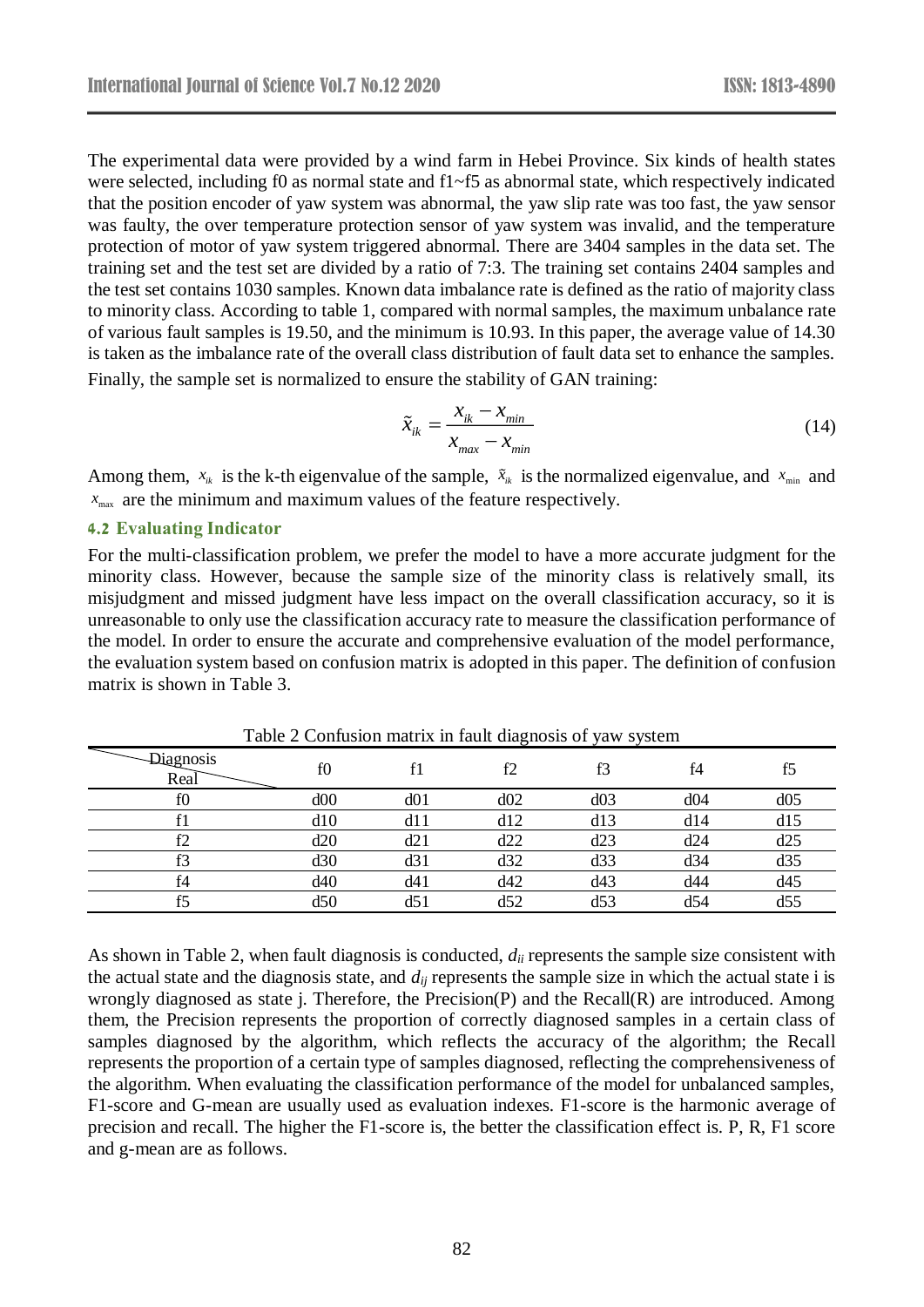$$
P_i = \frac{d_{ii}}{\sum_{j=1}^{m} d_{ji}}\tag{15}
$$

$$
R_i = \frac{d_{ii}}{\sum_{j=1}^{m} d_{ij}}\tag{16}
$$

$$
F1 = \frac{2\sum_{i=1}^{m} P_i * R_i}{m(\sum_{i=1}^{m} P_i + \sum_{i=1}^{m} R_i)}
$$
(17)

$$
G_{G-\text{mean}} = \frac{\sum_{i=1}^{m} \sqrt{P_i * R_i}}{m}
$$
\n(18)

Where, *m* is the number of sample categories.

#### **4.3 Experimental Results and Analysis**

The training set is used as the input of GAN to train it so that it can learn the original data distribution  $P_d$ . In the initial stage of training, the distribution of the samples generated by the generator is not similar to the actual sample distribution. With the increase of training rounds, the generating ability of the generator increases gradually, and the distribution of composite samples and the actual sample distribution gradually tend to be consistent. Fig. 5 shows the change of the loss of the generator and discriminator of GAN with the increase of training rounds, in which the abscissa is the training round and the ordinate is the loss value. It can be seen that with the increase of training times, both of them gradually change to the ideal state and finally in the dynamic equilibrium state, which shows that the improvement of GAN by using Wasserstein distance and gradient constraint has good effect, the model is easier to converge and the stability is increased.



Fig.5 Generator's loss curve and Discriminator's loss curve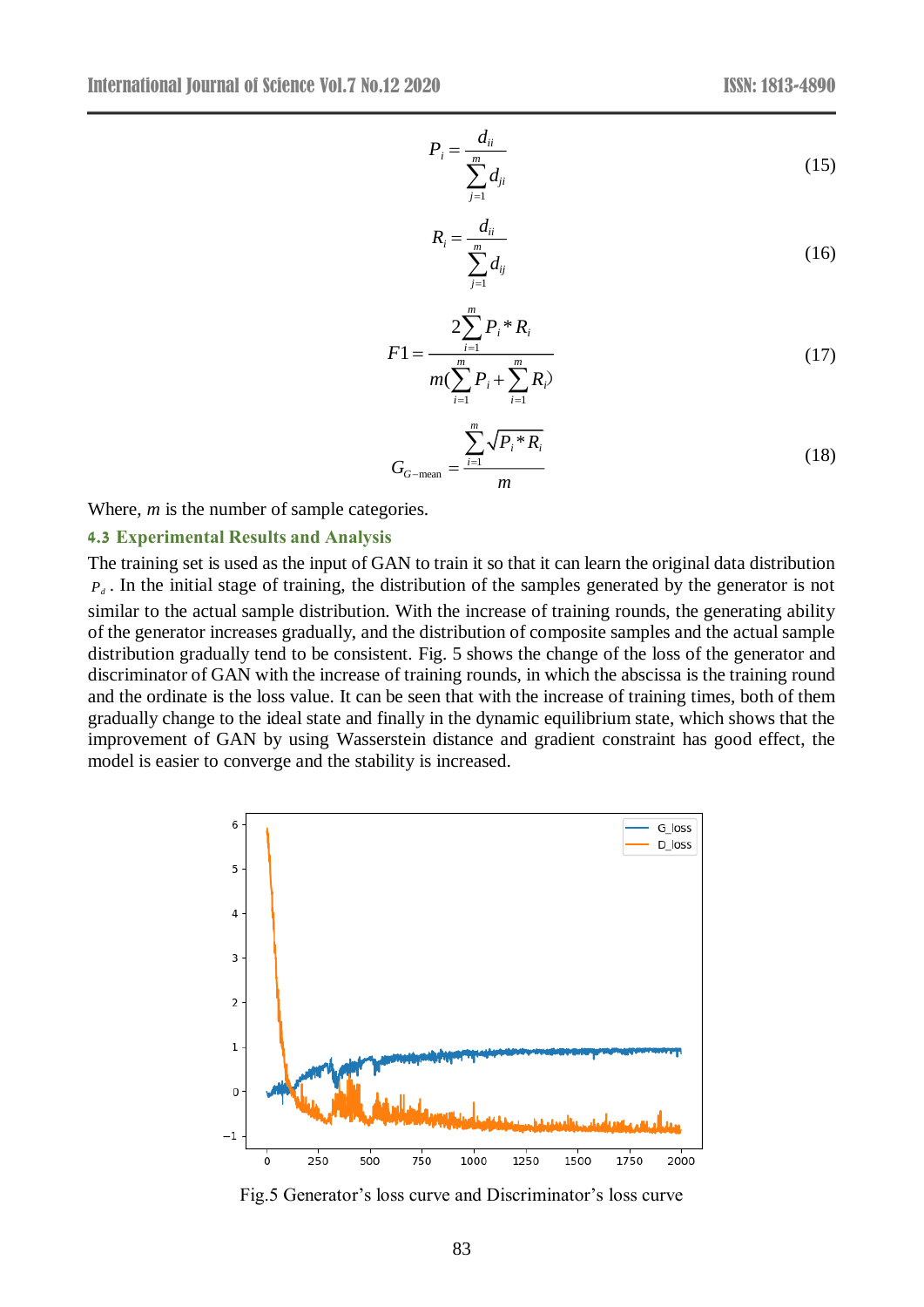Taking the average unbalance rate of 14.30 as the standard, the samples of fault state f1, f2, f3, f4, f5 of yaw system are enhanced by trained GAN model. Taking F1 as an example, the active power characteristics of generator are selected for sample visualization and compared with actual samples, as shown in Figure 6.



Fig.6 Comparison between real samples and synthetic samples

It can be seen from the figure that after 2000 rounds of training, the samples generated by the generator and the real samples have the same trend, but there are differences in amplitude, indicating that the samples generated by the improved GAN have diversity.

After the fault samples are generated by GAN, the synthesized samples are combined with the original training set as the enhancement training set, and the dimension reduction is carried out by SSAE. The dimension reduction visualization is shown in Fig. 7. The dimension reduced data is input into the Extremely Randomized Trees for fault diagnosis. The forest scale of the algorithm is 200, the depth of decision tree is 12, and the weight is 1, 3, 2, 5, 2.5 respectively. Table 3 and table 4 show the confusion matrix of test set classification before and after balance.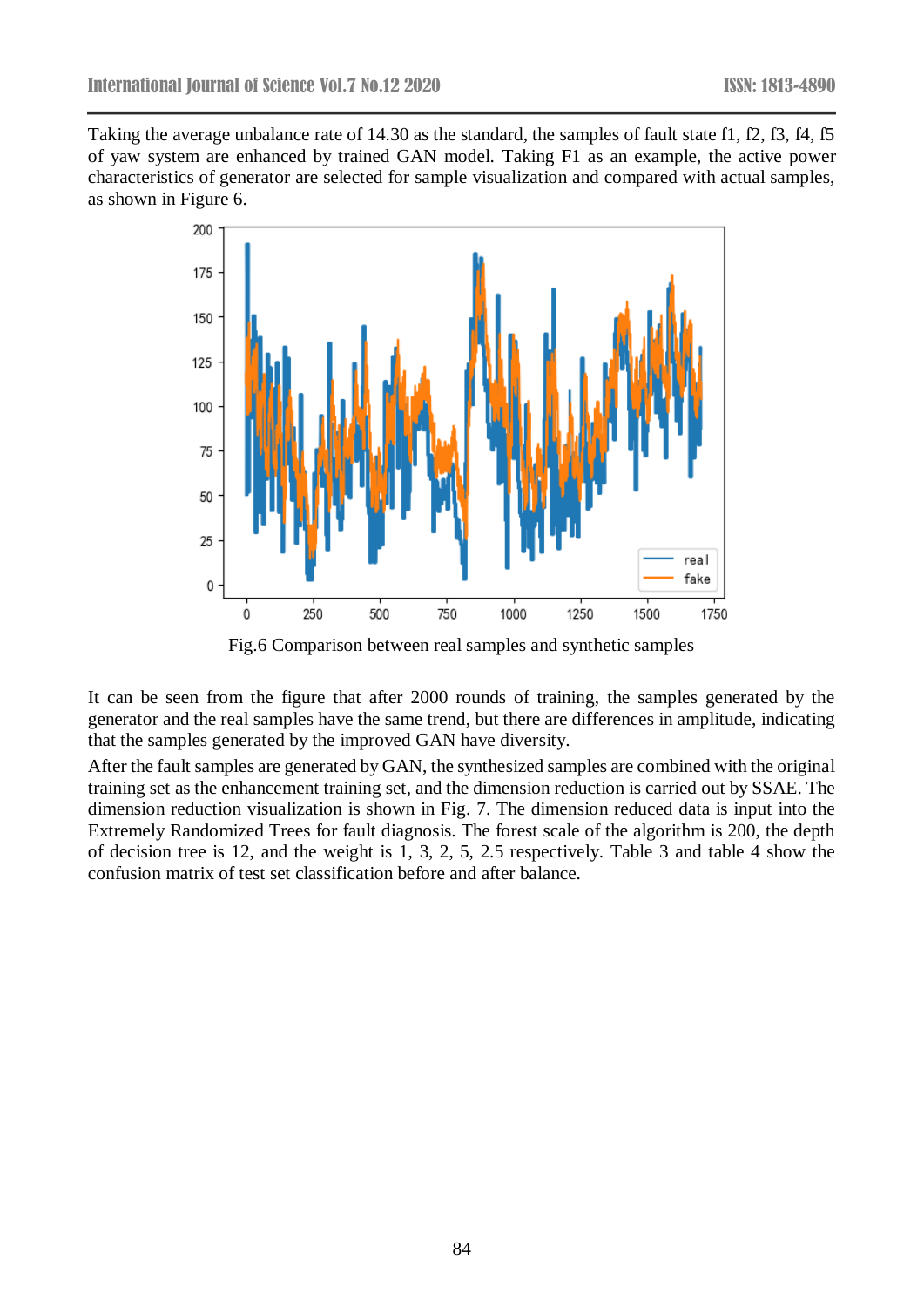

Fig.7 Data dimensionality reduction visualization Table 3 Confusion matrix of experimental results(before)

| Diagnosis<br>Real | f0  | £٦ | f2<br>IJ | f <sub>4</sub> | £Ξ |
|-------------------|-----|----|----------|----------------|----|
|                   | 730 |    |          |                |    |
|                   |     |    |          |                |    |
| ∸                 |     | ol |          |                |    |
|                   |     |    | Эb       |                |    |
| די                |     |    |          |                |    |
|                   |     |    |          | $\sim$         |    |

| Diagnosis<br>Real | $\infty$ | $^{\circ}$ | f2 | f3 | f4 | £Ε |
|-------------------|----------|------------|----|----|----|----|
| $\alpha$<br>11.   | ワミ       |            |    |    |    |    |
|                   |          | ЭЭ         |    |    |    |    |
| مہ<br>┸           |          |            |    |    |    |    |
| $\sim$            |          |            |    | h  |    |    |
| c.<br>14          |          |            |    |    |    |    |
|                   |          |            |    |    |    |    |

Table 4 Confusion matrix of experimental results(after)

It can be seen from table 4 that the misdiagnosis rate before balance is relatively high, especially the state f5 is all misdiagnosed, and the classification effect has a large deviation; after the class balance by GAN, it can be found from table 5 that although there are still some misdiagnosis cases before the balance, the misdiagnosis situation has been greatly reduced. The specific performance is that the state f1  $\sim$  f5 can be fully diagnosed, and the state f1 is also greatly improved. This shows that the proposed method has good performance in fault diagnosis of wind turbine yaw system.

In order to further illustrate the advantages of this method, three traditional oversampling methods, SVM, KNN and CNN, are selected for comparative experiments, and comprehensive evaluation is made by three evaluation indexes, namely Precision, F1-score and G-mean. The above methods are all carried out in the same experimental environment, and the average non-equilibrium rate of 14.30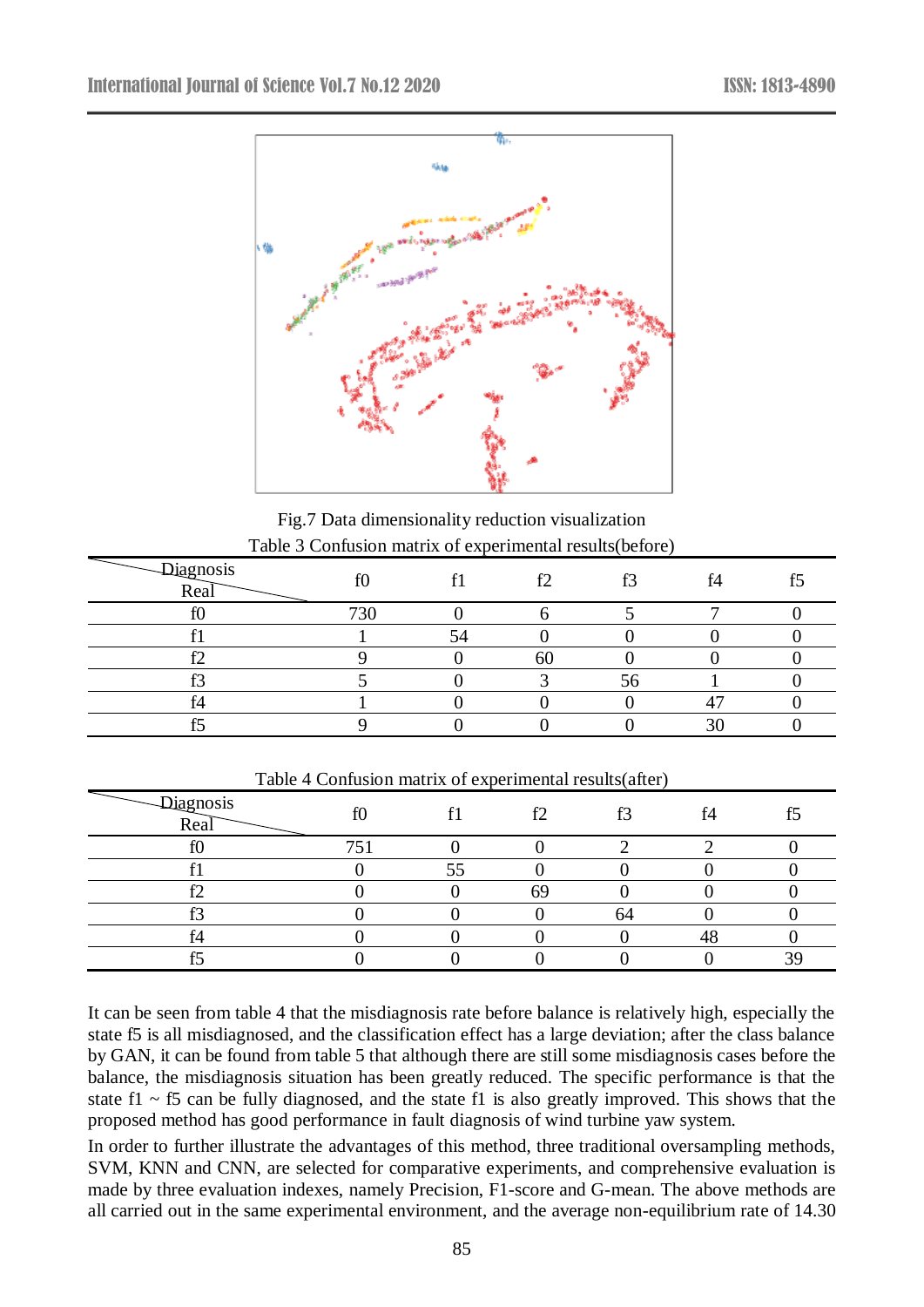is taken as the index of sample generation. Table 5 shows the comparison of fault diagnosis results under different methods.

|                |           |                       | ╰      |
|----------------|-----------|-----------------------|--------|
| Algorithm name | Precision | F <sub>1</sub> -score | G-mean |
| original       | 0.7179    | 0.7833                | 0.7430 |
| <b>GAN-SVM</b> | 0.7830    | 0.7722                | 0.7841 |
| GAN-KNN        | 0.8857    | 0.8853                | 0.8866 |
| GAN-CNN        | 0.9073    | 0.9288                | 0.9303 |
| this paper     | 0.9884    | 0.9936                | 0.9937 |

Table 5 Comparison of fault diagnosis results under different over-sampling methods

As can be seen from table 5, compared with the original data set, the classifier performance after class sample balancing has been improved. Among them, the precision rate, F1 score and g-mean of CNN algorithm are improved by 26.39%, 18.58% and 25.22% respectively; KNN algorithm is improved by 23.38%, 13.02% and 19.34% respectively; SVM algorithm has the lowest improvement in this data set, and the three indicators are improved by 9.07%, - 1.42% and 5.54% respectively; and the Extremely Randomized Trees algorithm trained by SSAE algorithm has the most performance improvement, 67%, 26.85% and 33.75% respectively. Therefore, compared with the traditional machine learning method, the WGAN-SSAE-ET model proposed in this paper can better solve the problems of sample class imbalance and high latitude of SCADA data attributes in wind turbine fault diagnosis.

## **5. Conclusions**

Aiming at the problem of unbalanced fault data and high data dimension of wind turbine, a new fault diagnosis model of wind turbine based on WGAN-SSAE-ET is proposed in this paper. The WGAN neural network is used to learn the real distribution of fault samples, generate composite samples that conform to the fault change rules, and enhance the original sample set. It not only retains the detection accuracy of most types of data samples, but also improves the diagnostic accuracy of a small number of samples In the Extremely Randomized Trees algorithm, each decision tree makes a vote to decide the abnormal category. The experimental results show that the Extremely Randomized Trees fault diagnosis model of WGAN-SSAE is better than SVM, KNN and CNN algorithm. The problem of class imbalance and high dimensional data in the process of wind turbine fault diagnosis is effectively solved.

# **References**

- [1] LI Hui, HU Yaogang, LI Yang, et al. Overview of condition monitoring and fault diagnosis for grid-connected high-power wind turbine unit[J]. Electric Power Automation Equipment, 2016, 36(1):6-16.
- [2] ZHAO Hongshan, DONG Yeye, SONG Peng, DENG Chun. Fault detection method of wind turbine yaw system based on model[J]. Acta Energiae Solaris Sinica, 2020, 41(05): 142-149.
- [3] LI Han, XIAO Deyun. Overview of data driven fault diagnosis methods [J]. Control and Decision, 2011, 26 (01): 1-9,16.
- [4] ZHAO Hongshan, ZHANG Jianping, WANG Guilan, et al. State estimation based fault detection of hydraulic variablepitch system for wind turbines[J]. Automation of electric power systems, 2016, 40(22):101-104.
- [5] HOU Zhongsheng, XU Jianxin. Review and Prospect of data driven control theory and method [J]. Acta Automatica Sinica, 2009,35 (06): 650-667.
- [6] JIN Xiaohang, SUN Yi, SHAN Jihong, WU Genyong. Overview of wind turbine fault diagnosis and prediction technology [J]. Chinese Journal of Scientific Instrument, 2017,38 (05): 1041-1053.